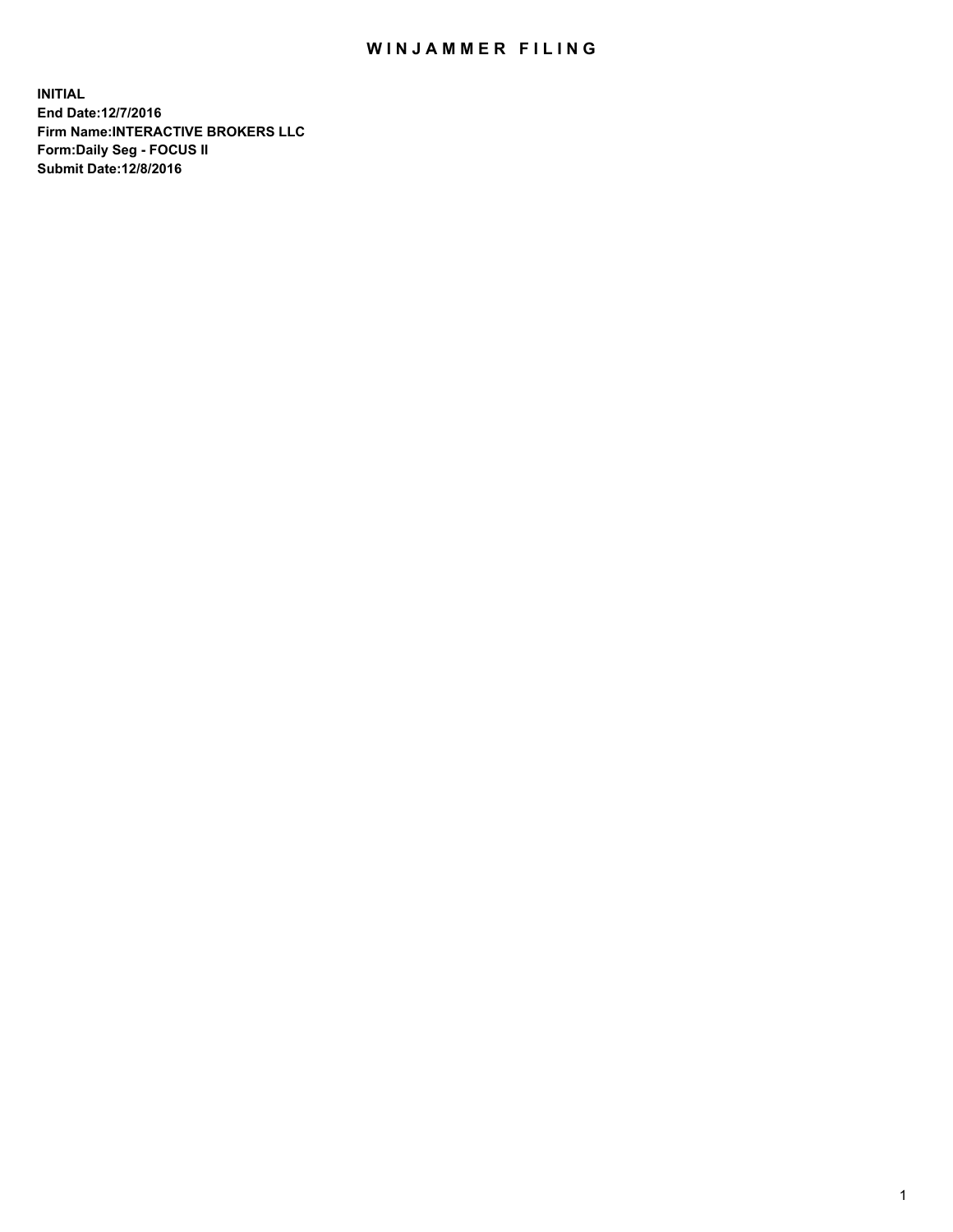## **INITIAL End Date:12/7/2016 Firm Name:INTERACTIVE BROKERS LLC Form:Daily Seg - FOCUS II Submit Date:12/8/2016 Daily Segregation - Cover Page**

| Name of Company<br><b>Contact Name</b><br><b>Contact Phone Number</b><br><b>Contact Email Address</b>                                                                                                                                                                                                                          | <b>INTERACTIVE BROKERS LLC</b><br>James Menicucci<br>203-618-8085<br>jmenicucci@interactivebrokers.c<br>om |
|--------------------------------------------------------------------------------------------------------------------------------------------------------------------------------------------------------------------------------------------------------------------------------------------------------------------------------|------------------------------------------------------------------------------------------------------------|
| FCM's Customer Segregated Funds Residual Interest Target (choose one):<br>a. Minimum dollar amount: ; or<br>b. Minimum percentage of customer segregated funds required:%; or<br>c. Dollar amount range between: and; or<br>d. Percentage range of customer segregated funds required between:% and%.                          | $\overline{\mathbf{0}}$<br>0<br>155,000,000 245,000,000<br>0 <sub>0</sub>                                  |
| FCM's Customer Secured Amount Funds Residual Interest Target (choose one):<br>a. Minimum dollar amount: ; or<br>b. Minimum percentage of customer secured funds required:%; or<br>c. Dollar amount range between: and; or<br>d. Percentage range of customer secured funds required between:% and%.                            | $\overline{\mathbf{0}}$<br>$\overline{\mathbf{0}}$<br>80,000,000 120,000,000<br>00                         |
| FCM's Cleared Swaps Customer Collateral Residual Interest Target (choose one):<br>a. Minimum dollar amount: ; or<br>b. Minimum percentage of cleared swaps customer collateral required:% ; or<br>c. Dollar amount range between: and; or<br>d. Percentage range of cleared swaps customer collateral required between:% and%. | $\overline{\mathbf{0}}$<br>$\overline{\mathbf{0}}$<br>0 <sub>0</sub><br><u>00</u>                          |

Attach supporting documents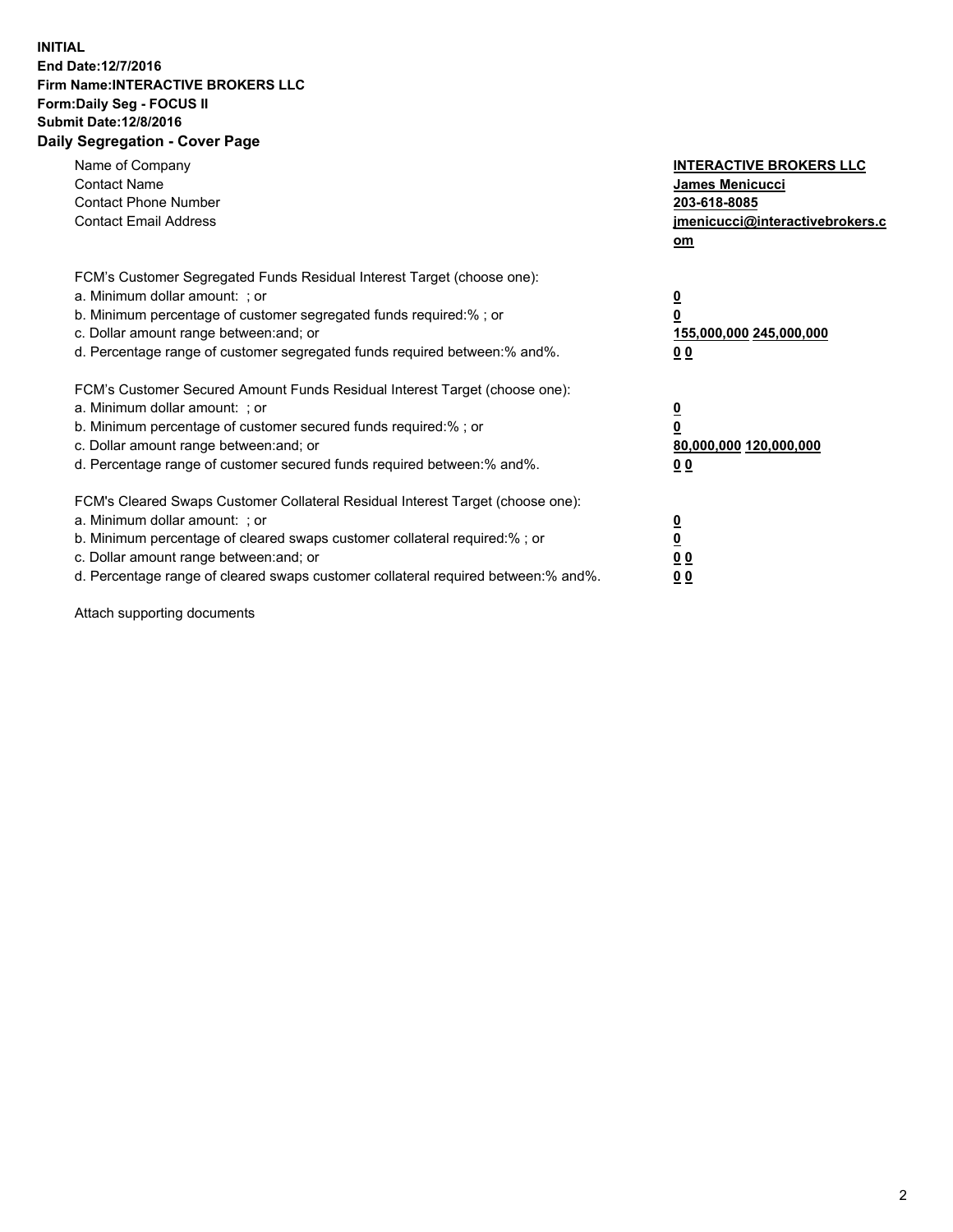## **INITIAL End Date:12/7/2016 Firm Name:INTERACTIVE BROKERS LLC Form:Daily Seg - FOCUS II Submit Date:12/8/2016 Daily Segregation - Secured Amounts**

|     | Dany Ocgregation - Oceanea Annoanta                                                         |                                  |
|-----|---------------------------------------------------------------------------------------------|----------------------------------|
|     | Foreign Futures and Foreign Options Secured Amounts                                         |                                  |
|     | Amount required to be set aside pursuant to law, rule or regulation of a foreign            | $0$ [7305]                       |
|     | government or a rule of a self-regulatory organization authorized thereunder                |                                  |
| 1.  | Net ledger balance - Foreign Futures and Foreign Option Trading - All Customers             |                                  |
|     | A. Cash                                                                                     | 350, 187, 731 [7315]             |
|     | B. Securities (at market)                                                                   | $0$ [7317]                       |
| 2.  | Net unrealized profit (loss) in open futures contracts traded on a foreign board of trade   | 12,465,513 [7325]                |
| 3.  | Exchange traded options                                                                     |                                  |
|     |                                                                                             |                                  |
|     | a. Market value of open option contracts purchased on a foreign board of trade              | 285,418 [7335]                   |
|     | b. Market value of open contracts granted (sold) on a foreign board of trade                | <u>-48,532</u> [7337]            |
| 4.  | Net equity (deficit) (add lines 1.2. and 3.)                                                | 362,890,130 [7345]               |
| 5.  | Account liquidating to a deficit and account with a debit balances - gross amount           | 187,616 [7351]                   |
|     | Less: amount offset by customer owned securities                                            | 0 [7352] 187,616 [7354]          |
| 6.  | Amount required to be set aside as the secured amount - Net Liquidating Equity              | 363,077,746 [7355]               |
|     | Method (add lines 4 and 5)                                                                  |                                  |
| 7.  | Greater of amount required to be set aside pursuant to foreign jurisdiction (above) or line | 363,077,746 [7360]               |
|     | 6.                                                                                          |                                  |
|     | FUNDS DEPOSITED IN SEPARATE REGULATION 30.7 ACCOUNTS                                        |                                  |
| 1.  | Cash in banks                                                                               |                                  |
|     | A. Banks located in the United States                                                       | 7,500,000 [7500]                 |
|     | B. Other banks qualified under Regulation 30.7                                              | 0 [7520] 7,500,000 [7530]        |
| 2.  | Securities                                                                                  |                                  |
|     | A. In safekeeping with banks located in the United States                                   | 401,121,647 [7540]               |
|     | B. In safekeeping with other banks qualified under Regulation 30.7                          | 0 [7560] 401,121,647 [7570]      |
| 3.  | Equities with registered futures commission merchants                                       |                                  |
|     | A. Cash                                                                                     | $0$ [7580]                       |
|     | <b>B.</b> Securities                                                                        | $0$ [7590]                       |
|     | C. Unrealized gain (loss) on open futures contracts                                         | $0$ [7600]                       |
|     | D. Value of long option contracts                                                           |                                  |
|     |                                                                                             | $0$ [7610]                       |
|     | E. Value of short option contracts                                                          | 0 [7615] 0 [7620]                |
| 4.  | Amounts held by clearing organizations of foreign boards of trade                           |                                  |
|     | A. Cash                                                                                     | $0$ [7640]                       |
|     | <b>B.</b> Securities                                                                        | $0$ [7650]                       |
|     | C. Amount due to (from) clearing organization - daily variation                             | $0$ [7660]                       |
|     | D. Value of long option contracts                                                           | $0$ [7670]                       |
|     | E. Value of short option contracts                                                          | 0 [7675] 0 [7680]                |
| 5.  | Amounts held by members of foreign boards of trade                                          |                                  |
|     | A. Cash                                                                                     | 70,728,834 [7700]                |
|     | <b>B.</b> Securities                                                                        | $0$ [7710]                       |
|     | C. Unrealized gain (loss) on open futures contracts                                         | 8,820,362 [7720]                 |
|     | D. Value of long option contracts                                                           | 285,418 [7730]                   |
|     | E. Value of short option contracts                                                          | -48,531 [7735] 79,786,083 [7740] |
| 6.  | Amounts with other depositories designated by a foreign board of trade                      | $0$ [7760]                       |
| 7.  | Segregated funds on hand                                                                    | $0$ [7765]                       |
| 8.  | Total funds in separate section 30.7 accounts                                               | 488,407,730 [7770]               |
| 9.  | Excess (deficiency) Set Aside for Secured Amount (subtract line 7 Secured Statement         | 125,329,984 [7380]               |
|     | Page 1 from Line 8)                                                                         |                                  |
| 10. | Management Target Amount for Excess funds in separate section 30.7 accounts                 | 80,000,000 [7780]                |
| 11. | Excess (deficiency) funds in separate 30.7 accounts over (under) Management Target          | 45,329,984 [7785]                |
|     |                                                                                             |                                  |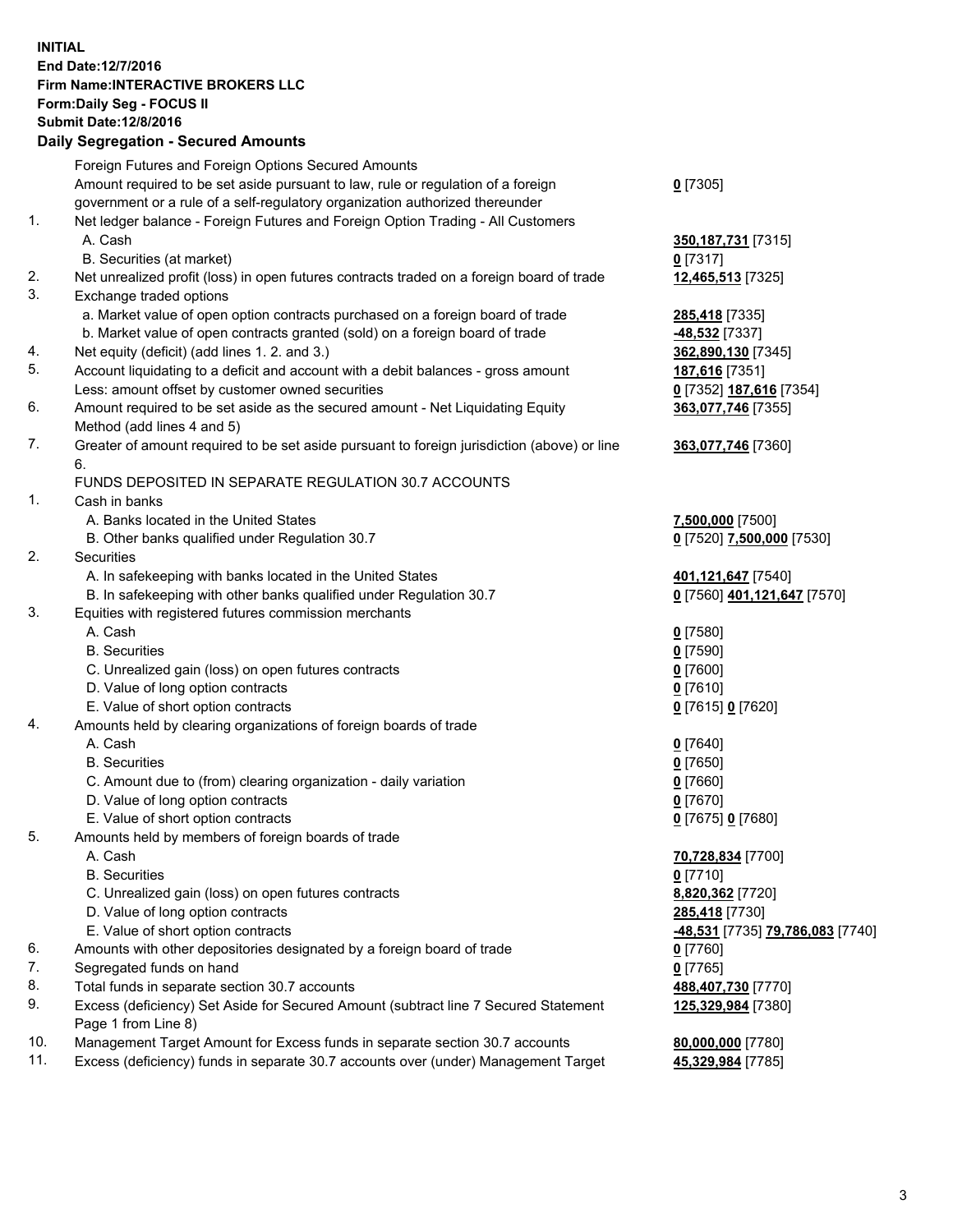**INITIAL End Date:12/7/2016 Firm Name:INTERACTIVE BROKERS LLC Form:Daily Seg - FOCUS II Submit Date:12/8/2016 Daily Segregation - Segregation Statement** SEGREGATION REQUIREMENTS(Section 4d(2) of the CEAct) 1. Net ledger balance A. Cash **3,275,612,217** [7010] B. Securities (at market) **0** [7020] 2. Net unrealized profit (loss) in open futures contracts traded on a contract market **-77,802,599** [7030] 3. Exchange traded options A. Add market value of open option contracts purchased on a contract market **130,050,365** [7032] B. Deduct market value of open option contracts granted (sold) on a contract market **-236,601,134** [7033] 4. Net equity (deficit) (add lines 1, 2 and 3) **3,091,258,849** [7040] 5. Accounts liquidating to a deficit and accounts with debit balances - gross amount **185,489** [7045] Less: amount offset by customer securities **0** [7047] **185,489** [7050] 6. Amount required to be segregated (add lines 4 and 5) **3,091,444,338** [7060] FUNDS IN SEGREGATED ACCOUNTS 7. Deposited in segregated funds bank accounts A. Cash **126,002,207** [7070] B. Securities representing investments of customers' funds (at market) **1,968,387,486** [7080] C. Securities held for particular customers or option customers in lieu of cash (at market) **0** [7090] 8. Margins on deposit with derivatives clearing organizations of contract markets A. Cash **19,535,542** [7100] B. Securities representing investments of customers' funds (at market) **1,348,223,283** [7110] C. Securities held for particular customers or option customers in lieu of cash (at market) **0** [7120] 9. Net settlement from (to) derivatives clearing organizations of contract markets **-45,157,243** [7130] 10. Exchange traded options A. Value of open long option contracts **130,044,567** [7132] B. Value of open short option contracts **-236,595,525** [7133] 11. Net equities with other FCMs A. Net liquidating equity **0** [7140] B. Securities representing investments of customers' funds (at market) **0** [7160] C. Securities held for particular customers or option customers in lieu of cash (at market) **0** [7170] 12. Segregated funds on hand **0** [7150] 13. Total amount in segregation (add lines 7 through 12) **3,310,440,317** [7180] 14. Excess (deficiency) funds in segregation (subtract line 6 from line 13) **218,995,979** [7190] 15. Management Target Amount for Excess funds in segregation **155,000,000** [7194] **63,995,979** [7198]

16. Excess (deficiency) funds in segregation over (under) Management Target Amount Excess